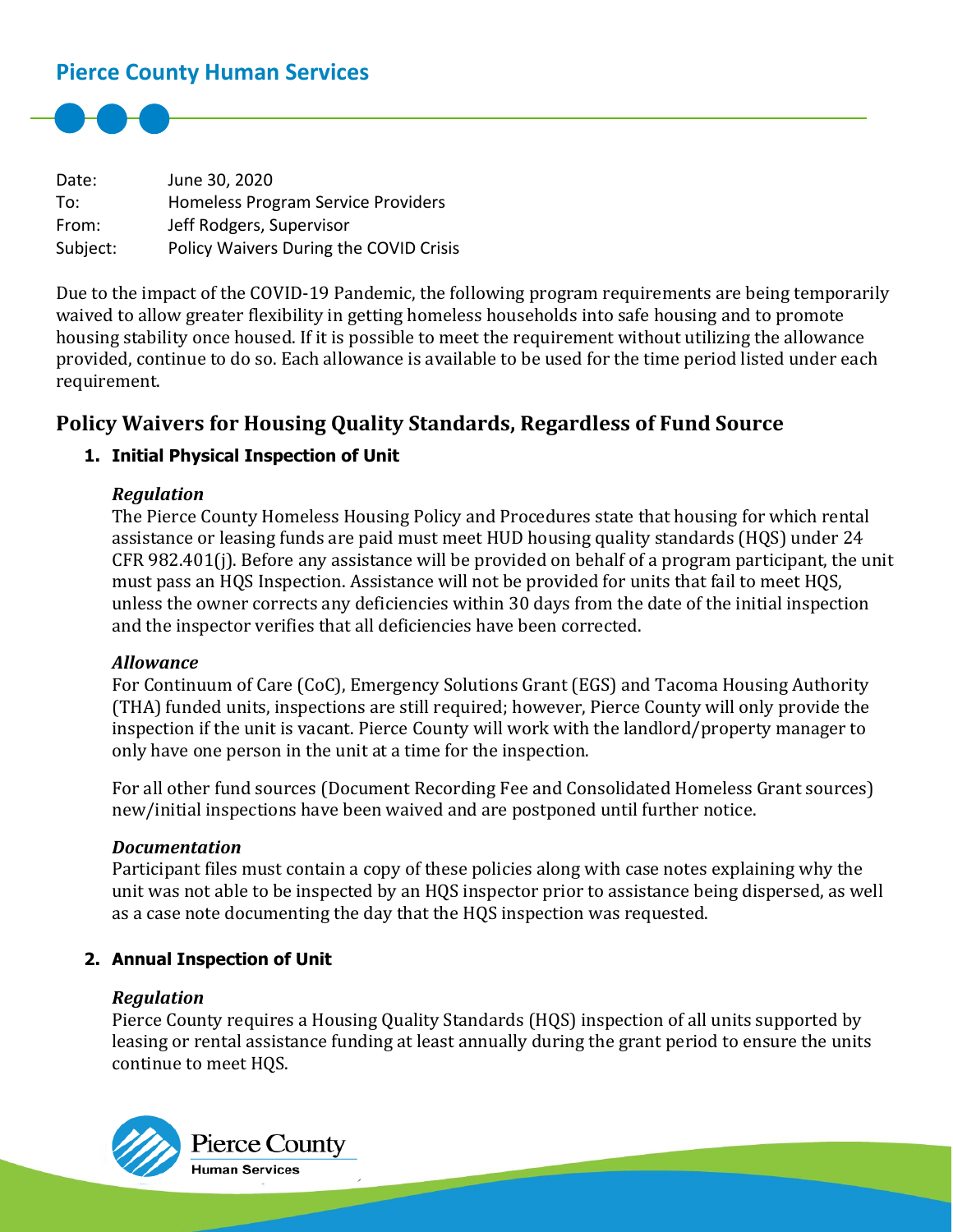Annual inspections (units occupied) have been waived and inspections are postponed until further notice.

# *Documentation*

Participant files must contain a copy of these policies along with case notes explaining why the unit was not able to be inspected by an HQS inspector.

# **Policy Waivers Applicable to Continuum of Care (CoC) awards**

**1. One Year Lease Requirement for Permanent Supportive Housing** [24 CFR 578.3 and 24 CFR 578.51(l)(1)]

# *Regulation*

The CoC interim rule requires that program participants residing Permanent Supportive Housing (PSH) be on the lease for the term of 1 year that is terminable for cause and renewable after one year.

# *Allowance*

One-year leases for PSH enrolled program participants is not required from March 31, 2020 till September 30, 2020. Participants need to be on a lease that is renewable after the initial term, even when the term in month to month.

# *Documentation*

The participant file must include a copy of these polices and a lease that has the participants name and is renewable.

# **2. Leasing and Fair Market Rent** [24 CFR 578.49(b)(2)]

## *Regulation*

When grants are used to pay rent for individual housing units, the rent paid must be reasonable in relation to rents being charged for comparable units, taking into account the location, size, type, quality, amenities, facilities, and management services. In addition, the rents may not exceed rents currently being charged for comparable units, and the rent paid may not exceed HUD-determined fair market rents.

## *Allowance*

Leasing dollars can be used to secure units that are over Fair Market Rent (FMR) but are determined to be Rent Reasonable. This is applicable to leases signed from March 31, 2020 to September 30, 2020. Units secured during this six-month period can be over FMR for the life of the lease.

## *Documentation*

Participant files should include a statement illustrating why a unit within FMR was not able to be obtained for the participant. The file must also include a copy of this allowance.

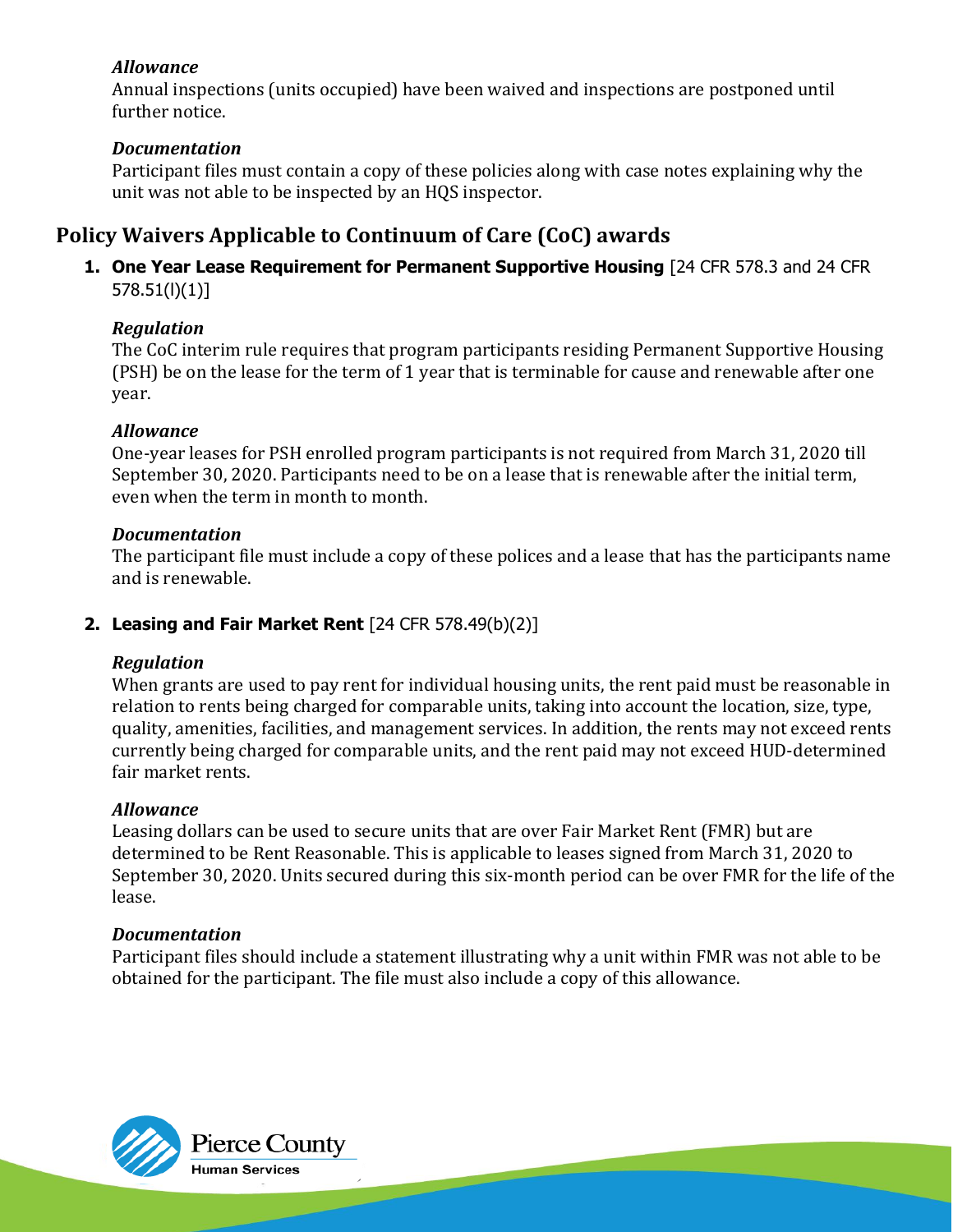**3. Documentation of Disability for Permanent Supportive Housing** [24 CFR 578.103(a) and 24 CFR 578.103(a)(4)(i)(B)]

# *Regulation*

An individual or head of household's qualifying disability must be documented by one of the following:

- Written verification of the disability from a professional licensed by the state to diagnose and treat the disability and his or her certification that the disability is expected to be longcontinuing or of indefinite duration and substantially impedes the individual's ability to live independently;
- Written verification from the Social Security Administration;
- The receipt of a disability check (e.g., Social Security Disability Insurance check or Veteran Disability Compensation);
- Intake staff-recorded observation of disability that, no later than 45 days from the application for assistance, is confirmed and accompanied by evidence above; or
- Other documentation approved by HUD.

Further, acceptable evidence of a disability for an individual with HIV/AIDS would include written verification from a professional licensed by the state to diagnose and treat HIV/AIDS. There would not be an expectation that the licensed professional would also certify that the condition is expected to be of long-continuing or indefinite duration and substantially impede the individual's ability to live independently.

## *Allowance*

Potential program participants may enter a Permanent Supportive Housing (PSH) project based on a staff recorded observation of a disability or, self- certification by the potential participant that they indeed have a qualifying chronic disability. The requirement that intake staff-recorded observation of disability be confirmed and accompanied by other evidence no later than 45 days from the application for assistance requirement is waived for any program participants admitted into PSH funded by the CoC Program from March 31, 2020, to September 30, 2020.

## *Documentation*

The participant file must contain a copy of these policies along with justification for why the program participant was unable to obtain the typically required forms of documentation. The file should a case note with the case managers observation of qualifying disability or a selfcertification from the program participant. Self- certification can be stated over the phone to the case manager then documented by the case manager.

# **4. Limit on Housing Search and Placement Costs** [24 CFR 578.53(e)(8)(ii)(B) and 578.53(d)]

## *Regulation*

The CoC interim rule limits Housing Search and Counseling Services. Costs of assisting eligible program participants to locate, obtain, and retain suitable housing are eligible.

i. Component services or activities are tenant counseling; assisting individuals and families to understand leases; securing utilities; and making moving arrangements.



Pierce County -<br>Human Services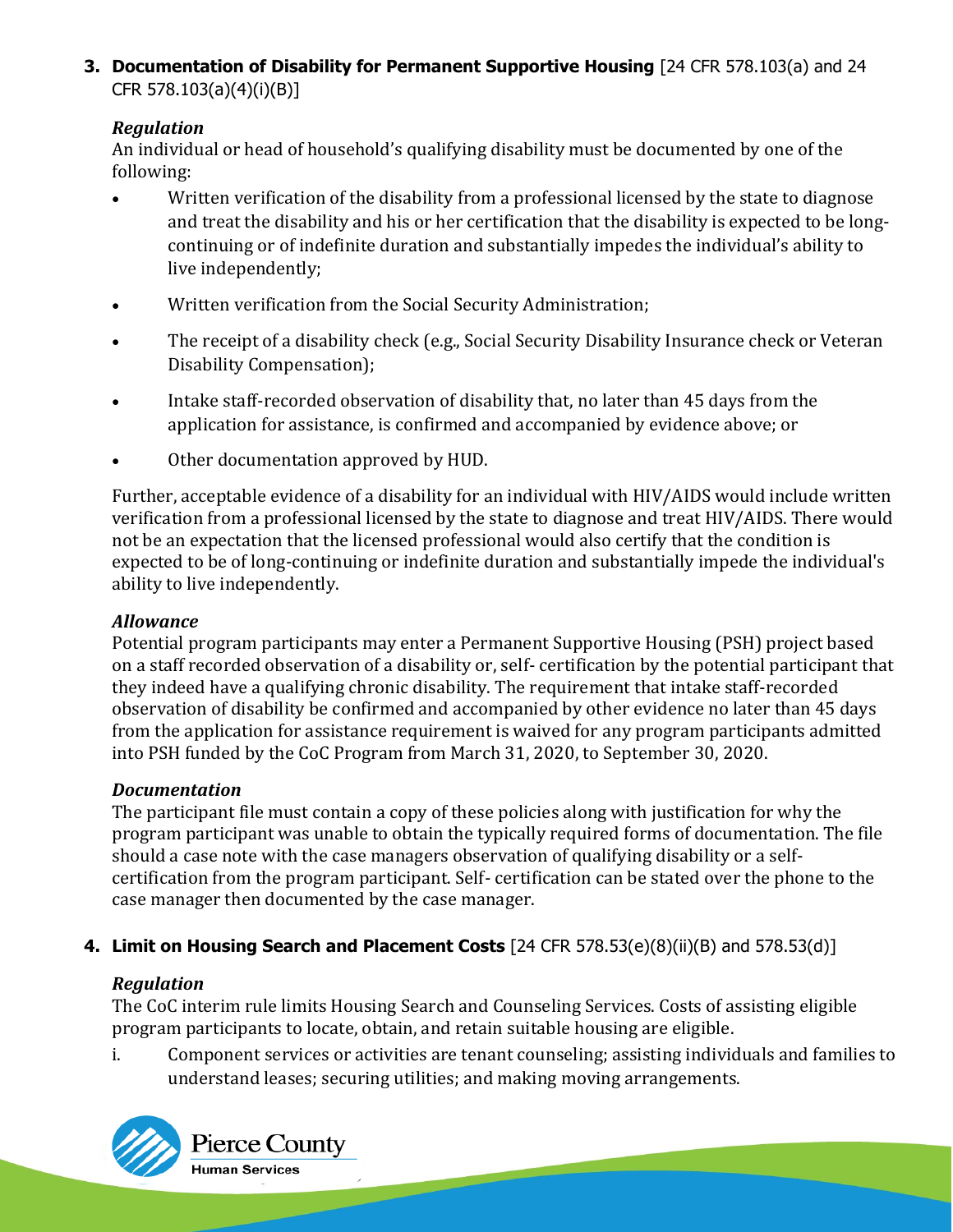- ii. Other eligible costs are:
	- A. Mediation with property owners and landlords on behalf of eligible program participants;
	- B. Credit counseling, accessing a free personal credit report, and resolving personal credit issues; and
	- C. The payment of rental application fees.

Housing Search and Counseling Services will now allow for the costs of up to six months rental or utility arrears owed by the program participant to reduce barriers to permanent housing. This allowance is in effect till March 31, 2021.

#### *Documentation*

The participant file must have a copy of these polices along with the reason this allowance is being utilized for the participant. Documentation of paid bills must accompany the invoice when submitted for reimbursement.

### **5. Permanent Housing-Rapid Re-Housing Monthly Case Management** [24 CFR 578.37(a)(1)(ii)(F)]

### *Regulation*

The CoC Program interim rule requires program participants to meet with a case manager not less than once per month to assist them in ensuring long-term housing stability. The project is exempt from this requirement already if the Violence Against Women Act of 1994 (42 U.S.C. 13925 et seq.) or the Family Violence Prevention and Services Act (42 U.S.C. 10401 et seq.) prohibits the recipient carrying out the project from making its housing conditional on the participant's acceptance of services.

#### *Allowance*

The monthly meeting requirement is waived in cases where it is not possible for program participants to meet with a case manager via phone or internet. The meeting requirement is also waived in cases where subrecipients do not have enough staff available, to meet with clients monthly. This allowance will be permit till June 30, 2020.

#### *Documentation*

The participant file must contain a copy of these policies along with case notes documenting why the monthly meeting was unable to take place with the program participant.

# **Policy Waivers Applicable to Emergency Solutions Grant (ESG) awards**

# **1. Housing Stability Case Management** [24 CFR 576.401(e)]

## *Regulation*

The ESG regulations require program participants to meet with a case manager not less than once per month to assist them in ensuring long-term housing stability, unless the Violence Against Women Act of 1994 or Family Violence Prevention and Services Act prohibits the recipient or subrecipient from making its shelter or housing conditional on the participant's acceptance of services.

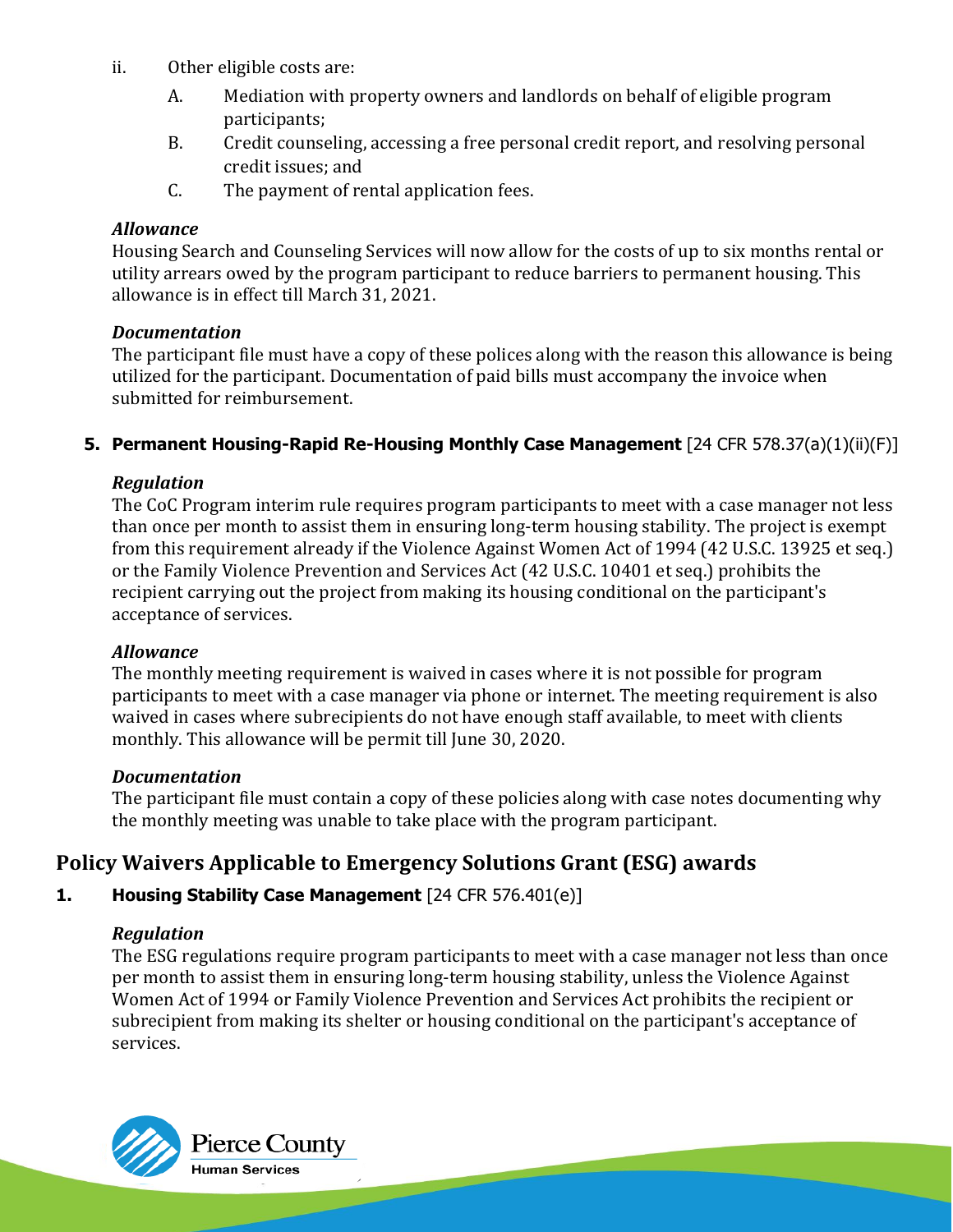The monthly meeting requirement is waived in cases where it is not possible for program participants to meet with a case manager via phone or internet. The meeting requirement is also waived in cases where subrecipients do not have enough staff available, to meet with clients monthly. This allowance will be permitted till June 30, 2020.

# *Documentation*

The participant file must contain a copy of these policies along with case notes documenting why the monthly meeting was unable to take place with the program participant.

# **2. Rental Assistance to Units with Rent at or Below Fair Market Rent** [24 CFR 576.106(d)(1)]

# *Regulation*

The ESG regulations require that assisted units must be below or equal to Fair Market Rent (FMR) and found to be Rent Reasonable.

# *Allowance*

The FMR restriction is waived for any participant receiving Rapid Re-housing or Homelessness Prevention assistance who executes a lease for a unit between April 1, 2020 – September 30, 2020. The unit must still meet the rent reasonableness standard.

# *Documentation*

Participant files should include a statement illustrating why a unit within FMR was not able to be obtained for the participant. The file must also include a copy of this allowance.

# **Policy Waivers Applicable to the Consolidated Homeless Grant (CHG) awards**

# **1. Washington State Quality Award**

# *Regulation*

CHG funded agencies are required by law to comply with the request of the State Department of Commerce to participate in a Quality Assurance Audit.

## *Allowance*

The requirement to comply with a Quality Assurance Inquiry has ended. Agencies who are currently involved in an assessment or in the queue to begin an assessment my proceed at the desecration of their own agency.

# *Documentation*

None required.

**2. Documentation of Housing Status** [4.4, 9.6 Appendix F, Verification of Household Eligibility and Income Recertification Form]

# *Regulation*

Subgrantees must verify, describe and document eligible housing status prior to program entry. Households entering emergency shelter are exempt from housing status requirements. The CHG Verification of Household Eligibility and Income Recertification Form and housing status documentation must be kept in the client file. Documentation must be dated within 30 days of program entry.



Pierce County Human Services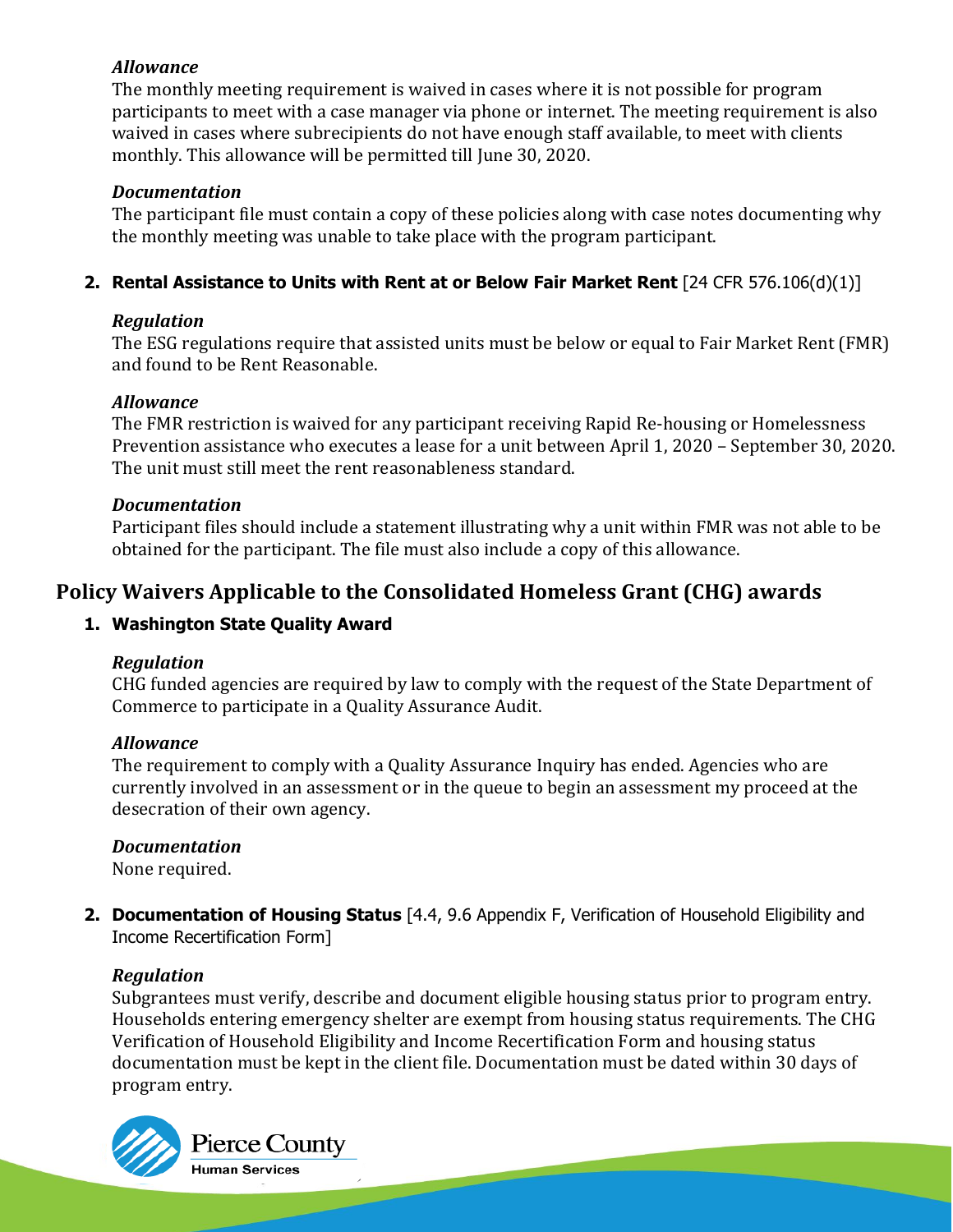Self-Declaration Form to collect a verbal statement is allowable for all housing status situations and a client's signature is not required.

#### *Documentation*

Include a case note of this circumstance on the Verification of Household Eligibility and Income Recertification Form. Example language for a note is: *self-declaration utilized due to COVID-19 response*.

**3. Documentation of Income** [4.6, Verification of Household Eligibility and Income Recertification Form]

## *Regulation*

CHG funded projects must verify and document income eligibility prior to program entry. CHG Verification of Household Eligibility and Income Recertification Form, all allowable income documentation, and the CHG Income Eligibility Worksheet (or equivalent) must be kept in the client file. Documentation must be dated within 30 days. Adult household members that have no income are required to complete a CHG Self-Declaration Form.

### *Allowance*

Projects my use a Self-Declaration Form to collect a verbal statement for income documentation and a client's signature is not required. If your agency has moved to phone or virtual appointments with clients and **is** collecting source documentation, it is allowable to do so through email or text. (Reminder that collecting income source documentation is not required.)

#### *Documentation*

Include a case note of circumstance on the Verification of Household Eligibility and Income Recertification Form as well. Example language for a note is: *self-declaration utilized due to COVID-19 response*.

Agencies should also have a protocol around storing and/or deleting information that may contain personal identifying information. This information should not be uploaded in HMIS or forwarded without a client consent or Release of Information from the client.

**4. Eligibility Recertification** [4.7 Verification of Household Eligibility and Income Recertification Form]

#### *Regulation*

Subgrantees must document recertification of household income eligibility at least every three months using the CHG Verification of Household Eligibility and Income Recertification Form. Income recertification is not required for Permanent Supportive Housing (PSH) and projects using PSH Chronically Homeless Families (CHF) funds.

## **Assistance for Housing and Essential Need (HEN) households**: In place of income,

recertification of the HEN Referral or General Assistance enrollment (Aging, Blind, Disabled, or ABD recipient) from the Department of Social and Health Services (DSHS) as documented in the Benefit Verification System (BVS) is required at least every three months and must be kept in the client file.



Pierce County Human Services